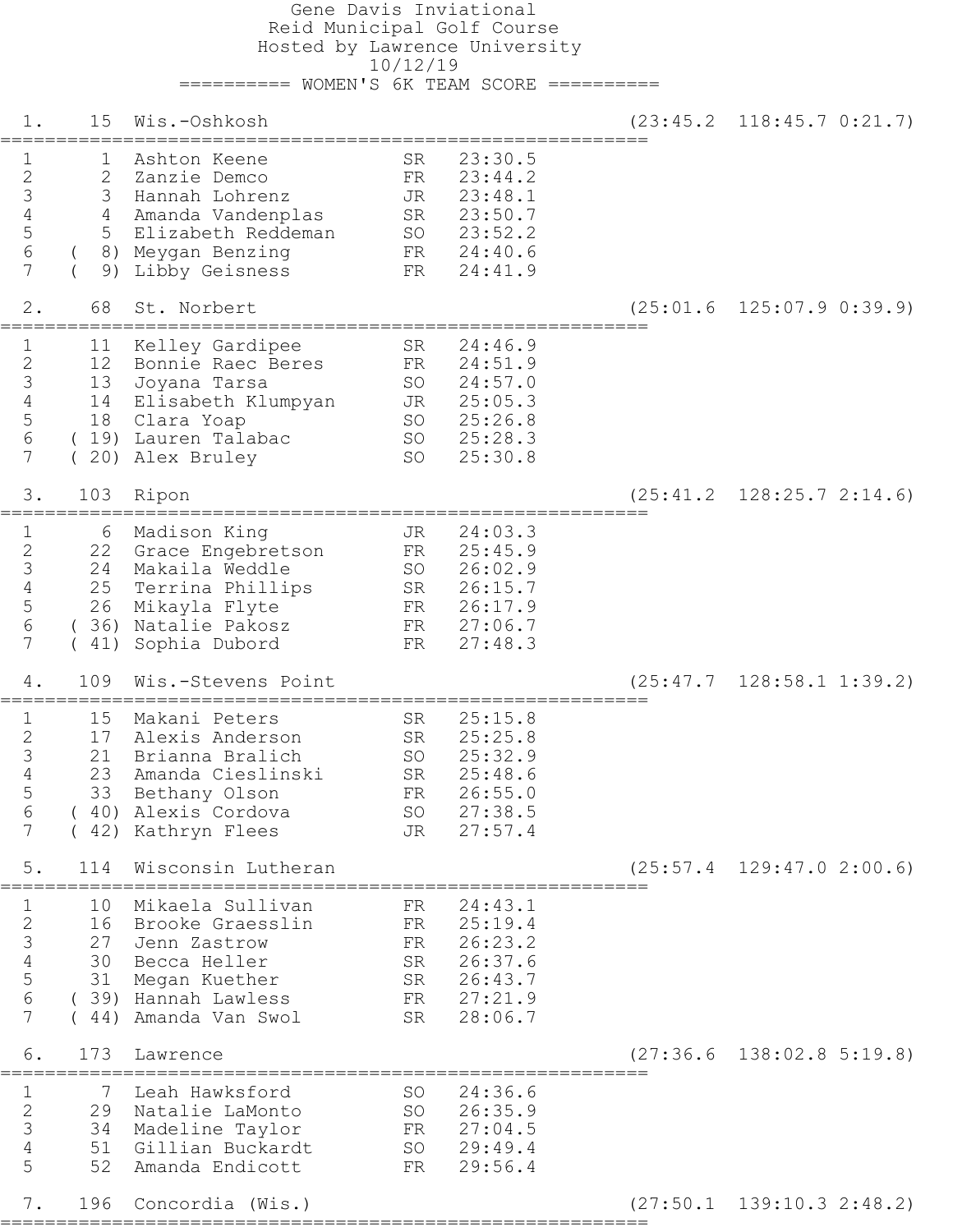|                | 28  | Micah Hill              | FR  | 26:32.8    |                                 |
|----------------|-----|-------------------------|-----|------------|---------------------------------|
|                | 32. | Alden Goucher           | JR. | 26:54.5    |                                 |
|                |     | 43 Mary Grace Cleinmark |     | FR 28:02.6 |                                 |
|                |     | 45 Madison Chiappetta   |     | FR 28:19.4 |                                 |
| 5              |     | 48 Kaitlynn Sabish      |     | FR 29:21.0 |                                 |
| 8 <sub>1</sub> |     | 203 Wis.-Whitewater     |     |            | $(27:45.8 \t138:48.9 \t1:39.9)$ |
|                |     |                         |     |            |                                 |

|       |  | 35 Gabrielle Martin    | SR | 27:06.5    |
|-------|--|------------------------|----|------------|
| 2     |  | 37 Jenny Kinjerski     |    | JR 27:13.8 |
| 3     |  | 38 Sarah Daley         |    | SO 27:20.0 |
| 4     |  | 46 Amanda Leder        | SO | 28:22.2    |
| $5 -$ |  | 47 Claire Gorman       | SR | 28:46.4    |
| 6     |  | (49) Kristan Larson    |    | FR 29:35.2 |
|       |  | (50) Morgan Smarzinski |    | SO 29:35.3 |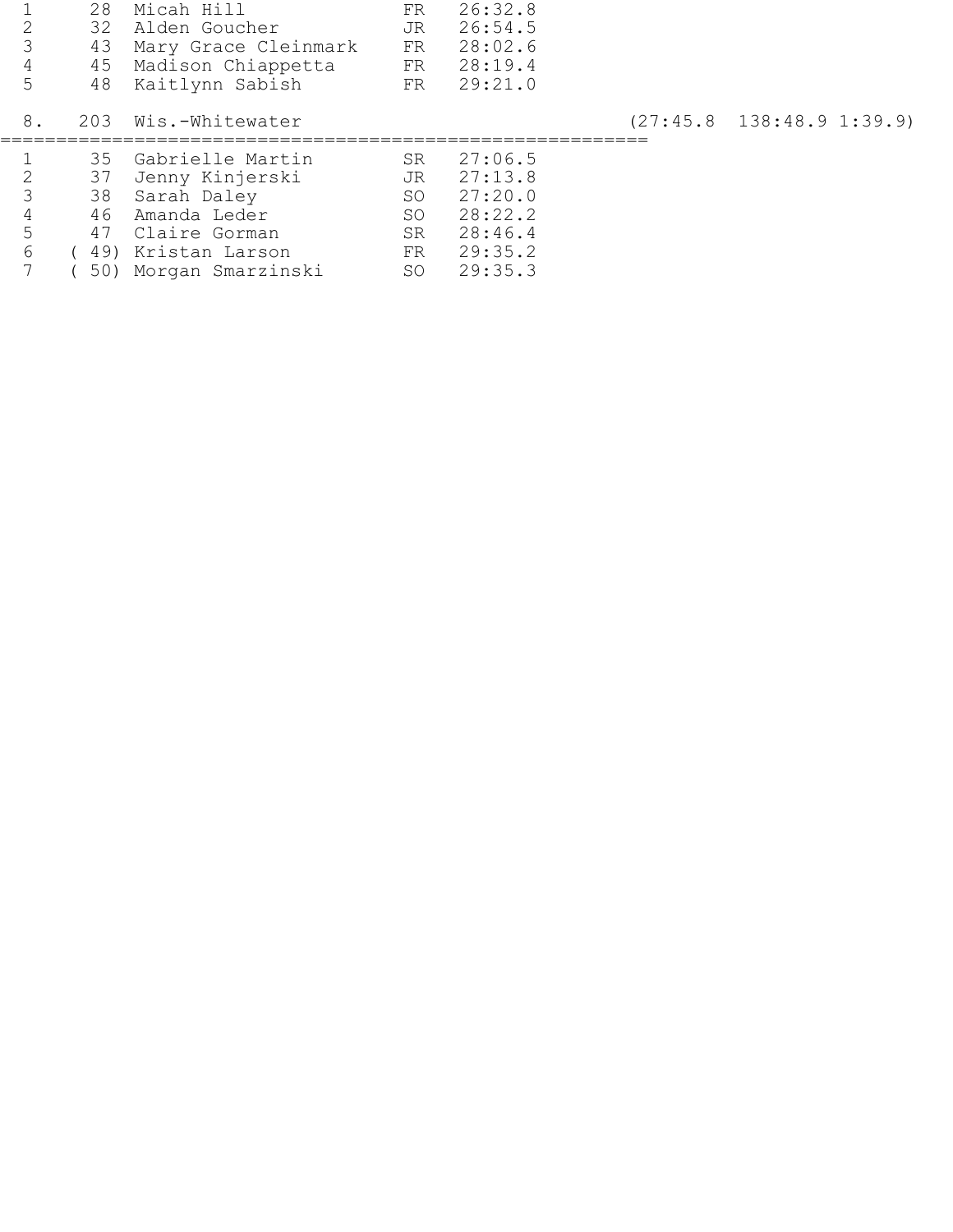Gene Davis Inviational

## Reid Municipal Golf Course

Hosted by Lawrence University

10/12/19

| Time<br>Place TmPl Name<br>Year Teamname<br>Pace<br>$=$ $=$ $=$ $=$ $=$<br>=======================<br>6:05<br>22:37.5<br>1<br>Lawrence Alumni<br>Cheyenne Moore<br>$\mathbf{2}$<br>23:30.5<br>6:19<br>1 Ashton Keene<br>SR<br>Wis.-Oshkosh<br>3<br>23:44.2<br>6:22<br>2 Zanzie Demco<br>Wis.-Oshkosh<br>FR<br>6:24<br>4<br>23:48.1<br>Wis.-Oshkosh<br>3 Hannah Lohrenz<br>JR<br>5<br>6:24<br>23:50.7<br>SR<br>Wis.-Oshkosh<br>4 Amanda Vandenplas<br>6<br>6:25<br>23:52.2<br>5 Elizabeth Reddeman<br>SO<br>Wis.-Oshkosh<br>7<br>24:03.3<br>6:28<br>6 Madison King<br>Ripon<br>JR<br>8<br>6:37<br>7 Leah Hawksford<br>SO<br>24:36.6<br>Lawrence<br>$\mathcal{G}$<br>6:38<br>24:40.6<br>8 Meygan Benzing<br>FR<br>Wis.-Oshkosh<br>10<br>6:38<br>9 Libby Geisness<br>Wis.-Oshkosh<br>24:41.9<br>FR<br>11<br>6:38<br>10 Mikaela Sullivan<br>24:43.1<br>FR<br>Wisconsin Lutheran<br>12<br>24:46.9<br>6:39<br>SR<br>11 Kelley Gardipee<br>St. Norbert<br>13<br>6:40<br>Katherine Dannecke<br>24:48.9<br>Lawrence Alumni<br>6:41<br>14<br>12 Bonnie Raec Beres<br>24:51.9<br>St. Norbert<br>FR<br>15<br>24:57.0<br>6:42<br>SO<br>St. Norbert<br>13 Joyana Tarsa<br>16<br>25:05.3<br>6:44<br>14 Elisabeth Klumpyan JR<br>St. Norbert<br>17<br>6:47<br>15 Makani Peters<br>SR<br>25:15.8<br>Wis.-Stevens Point<br>18<br>25:16.2<br>6:47<br>Breanna Vandenplas JR<br>Wis.-Oshkosh<br>19<br>25:17.5<br>6:48<br>SR<br>Wis.-Oshkosh<br>Tayah Cunningham<br>20<br>25:19.4<br>6:48<br>16 Brooke Graesslin<br>FR<br>Wisconsin Lutheran<br>21<br>25:22.9<br>6:49<br>Wis.-Oshkosh<br>Lauren Urban<br>FR<br>22<br>25:25.8<br>6:50<br>SR<br>17 Alexis Anderson<br>Wis.-Stevens Point<br>23<br>25:26.8<br>6:50<br>SO<br>18 Clara Yoap<br>St. Norbert<br>24<br>25:28.3<br>6:50<br>19 Lauren Talabac<br>SO<br>St. Norbert<br>25<br>25:30.8<br>6:51<br>SO<br>20 Alex Bruley<br>St. Norbert<br>26<br>25:32.4<br>6:52<br>SO<br>Carolyn Neerdaels<br>St. Norbert<br>27<br>25:32.8<br>6:52<br>Sydney Bartz<br>FR<br>St. Norbert<br>28<br>25:32.9<br>6:52<br>SO<br>21 Brianna Bralich<br>Wis.-Stevens Point<br>29<br>6:55<br>25:45.9<br>22 Grace Engebretson<br>FR<br>Ripon<br>30<br>25:48.6<br>6:56<br>23 Amanda Cieslinski<br>SR<br>Wis.-Stevens Point<br>31<br>6:56<br>Brenna Cisler<br>25:50.9<br>FR<br>St. Norbert<br>32<br>25:53.6<br>6:57<br>Melissa Srnka<br>JR<br>Wis.-Oshkosh<br>33<br>26:02.9<br>7:00<br>SO<br>24 Makaila Weddle<br>Ripon<br>34<br>26:03.4<br>7:00<br>25 Kylee Wunschel<br>Minnesota Running Club<br>35<br>26 Cassie Davis<br>26:13.9 7:03<br>Minnesota Running Club<br>26:15.7<br>36<br>27 Terrina Phillips<br>7:03<br>SR<br>Ripon<br>37<br>7:04<br>26:17.9<br>28 Mikayla Flyte<br>FR<br>Ripon<br>38<br>26:21.5<br>7:05<br>Tricia Cich<br>FR<br>Wis.-Oshkosh<br>7:05<br>39<br>26:23.2<br>29 Jenn Zastrow<br>FR<br>Wisconsin Lutheran<br>40<br>26:30.3<br>7:07<br>Mariah Sejbl<br>FR<br>St. Norbert<br>41<br>7:08<br>26:32.8<br>30 Micah Hill<br>FR<br>Concordia (Wis.)<br>7:09<br>42<br>26:35.9<br>31 Natalie Lamonto<br>SO<br>Lawrence<br>43<br>7:09<br>St. Norbert<br>26:36.1<br>Emily Beltran<br>SR<br>44<br>7:09<br>SR<br>26:37.6<br>32 Becca Heller<br>Wisconsin Lutheran<br>45<br>7:10<br>26:40.1<br>33 Kyra Anderson<br>Minnesota Running Club<br>46<br>7:11<br>26:43.7<br>34 Megan Kuether<br>SR<br>Wisconsin Lutheran<br>47<br>7:13<br>26:51.3<br>Megan Berg<br>SO<br>Wis.-Oshkosh<br>48<br>7:14<br>35 Alden Goucher<br>26:54.5<br>JR<br>Concordia (Wis.)<br>7:14<br>49<br>26:55.0<br>36 Bethany Olson<br>FR<br>Wis.-Stevens Point<br>50<br>Nathalie Cairo<br>SO<br>27:02.3<br>7:16<br>Lakeland University<br>Timing & Results by PrimeTime Race & Event Management, LLC. www.pttiming.com | Women's 6k |  |  |  |  |  |  |  |  |
|----------------------------------------------------------------------------------------------------------------------------------------------------------------------------------------------------------------------------------------------------------------------------------------------------------------------------------------------------------------------------------------------------------------------------------------------------------------------------------------------------------------------------------------------------------------------------------------------------------------------------------------------------------------------------------------------------------------------------------------------------------------------------------------------------------------------------------------------------------------------------------------------------------------------------------------------------------------------------------------------------------------------------------------------------------------------------------------------------------------------------------------------------------------------------------------------------------------------------------------------------------------------------------------------------------------------------------------------------------------------------------------------------------------------------------------------------------------------------------------------------------------------------------------------------------------------------------------------------------------------------------------------------------------------------------------------------------------------------------------------------------------------------------------------------------------------------------------------------------------------------------------------------------------------------------------------------------------------------------------------------------------------------------------------------------------------------------------------------------------------------------------------------------------------------------------------------------------------------------------------------------------------------------------------------------------------------------------------------------------------------------------------------------------------------------------------------------------------------------------------------------------------------------------------------------------------------------------------------------------------------------------------------------------------------------------------------------------------------------------------------------------------------------------------------------------------------------------------------------------------------------------------------------------------------------------------------------------------------------------------------------------------------------------------------------------------------------------------------------------------------------------------------------------------------------------------------------------------------------------------------------------------------------------------------------------------------------------------------------------------------------------------------------------------------------------------------------------------------------------------------------------------------------------------------------------------------------------------------------------------------------------------------------------------------------------------------|------------|--|--|--|--|--|--|--|--|
|                                                                                                                                                                                                                                                                                                                                                                                                                                                                                                                                                                                                                                                                                                                                                                                                                                                                                                                                                                                                                                                                                                                                                                                                                                                                                                                                                                                                                                                                                                                                                                                                                                                                                                                                                                                                                                                                                                                                                                                                                                                                                                                                                                                                                                                                                                                                                                                                                                                                                                                                                                                                                                                                                                                                                                                                                                                                                                                                                                                                                                                                                                                                                                                                                                                                                                                                                                                                                                                                                                                                                                                                                                                                                                    |            |  |  |  |  |  |  |  |  |
|                                                                                                                                                                                                                                                                                                                                                                                                                                                                                                                                                                                                                                                                                                                                                                                                                                                                                                                                                                                                                                                                                                                                                                                                                                                                                                                                                                                                                                                                                                                                                                                                                                                                                                                                                                                                                                                                                                                                                                                                                                                                                                                                                                                                                                                                                                                                                                                                                                                                                                                                                                                                                                                                                                                                                                                                                                                                                                                                                                                                                                                                                                                                                                                                                                                                                                                                                                                                                                                                                                                                                                                                                                                                                                    |            |  |  |  |  |  |  |  |  |
|                                                                                                                                                                                                                                                                                                                                                                                                                                                                                                                                                                                                                                                                                                                                                                                                                                                                                                                                                                                                                                                                                                                                                                                                                                                                                                                                                                                                                                                                                                                                                                                                                                                                                                                                                                                                                                                                                                                                                                                                                                                                                                                                                                                                                                                                                                                                                                                                                                                                                                                                                                                                                                                                                                                                                                                                                                                                                                                                                                                                                                                                                                                                                                                                                                                                                                                                                                                                                                                                                                                                                                                                                                                                                                    |            |  |  |  |  |  |  |  |  |
|                                                                                                                                                                                                                                                                                                                                                                                                                                                                                                                                                                                                                                                                                                                                                                                                                                                                                                                                                                                                                                                                                                                                                                                                                                                                                                                                                                                                                                                                                                                                                                                                                                                                                                                                                                                                                                                                                                                                                                                                                                                                                                                                                                                                                                                                                                                                                                                                                                                                                                                                                                                                                                                                                                                                                                                                                                                                                                                                                                                                                                                                                                                                                                                                                                                                                                                                                                                                                                                                                                                                                                                                                                                                                                    |            |  |  |  |  |  |  |  |  |
|                                                                                                                                                                                                                                                                                                                                                                                                                                                                                                                                                                                                                                                                                                                                                                                                                                                                                                                                                                                                                                                                                                                                                                                                                                                                                                                                                                                                                                                                                                                                                                                                                                                                                                                                                                                                                                                                                                                                                                                                                                                                                                                                                                                                                                                                                                                                                                                                                                                                                                                                                                                                                                                                                                                                                                                                                                                                                                                                                                                                                                                                                                                                                                                                                                                                                                                                                                                                                                                                                                                                                                                                                                                                                                    |            |  |  |  |  |  |  |  |  |
|                                                                                                                                                                                                                                                                                                                                                                                                                                                                                                                                                                                                                                                                                                                                                                                                                                                                                                                                                                                                                                                                                                                                                                                                                                                                                                                                                                                                                                                                                                                                                                                                                                                                                                                                                                                                                                                                                                                                                                                                                                                                                                                                                                                                                                                                                                                                                                                                                                                                                                                                                                                                                                                                                                                                                                                                                                                                                                                                                                                                                                                                                                                                                                                                                                                                                                                                                                                                                                                                                                                                                                                                                                                                                                    |            |  |  |  |  |  |  |  |  |
|                                                                                                                                                                                                                                                                                                                                                                                                                                                                                                                                                                                                                                                                                                                                                                                                                                                                                                                                                                                                                                                                                                                                                                                                                                                                                                                                                                                                                                                                                                                                                                                                                                                                                                                                                                                                                                                                                                                                                                                                                                                                                                                                                                                                                                                                                                                                                                                                                                                                                                                                                                                                                                                                                                                                                                                                                                                                                                                                                                                                                                                                                                                                                                                                                                                                                                                                                                                                                                                                                                                                                                                                                                                                                                    |            |  |  |  |  |  |  |  |  |
|                                                                                                                                                                                                                                                                                                                                                                                                                                                                                                                                                                                                                                                                                                                                                                                                                                                                                                                                                                                                                                                                                                                                                                                                                                                                                                                                                                                                                                                                                                                                                                                                                                                                                                                                                                                                                                                                                                                                                                                                                                                                                                                                                                                                                                                                                                                                                                                                                                                                                                                                                                                                                                                                                                                                                                                                                                                                                                                                                                                                                                                                                                                                                                                                                                                                                                                                                                                                                                                                                                                                                                                                                                                                                                    |            |  |  |  |  |  |  |  |  |
|                                                                                                                                                                                                                                                                                                                                                                                                                                                                                                                                                                                                                                                                                                                                                                                                                                                                                                                                                                                                                                                                                                                                                                                                                                                                                                                                                                                                                                                                                                                                                                                                                                                                                                                                                                                                                                                                                                                                                                                                                                                                                                                                                                                                                                                                                                                                                                                                                                                                                                                                                                                                                                                                                                                                                                                                                                                                                                                                                                                                                                                                                                                                                                                                                                                                                                                                                                                                                                                                                                                                                                                                                                                                                                    |            |  |  |  |  |  |  |  |  |
|                                                                                                                                                                                                                                                                                                                                                                                                                                                                                                                                                                                                                                                                                                                                                                                                                                                                                                                                                                                                                                                                                                                                                                                                                                                                                                                                                                                                                                                                                                                                                                                                                                                                                                                                                                                                                                                                                                                                                                                                                                                                                                                                                                                                                                                                                                                                                                                                                                                                                                                                                                                                                                                                                                                                                                                                                                                                                                                                                                                                                                                                                                                                                                                                                                                                                                                                                                                                                                                                                                                                                                                                                                                                                                    |            |  |  |  |  |  |  |  |  |
|                                                                                                                                                                                                                                                                                                                                                                                                                                                                                                                                                                                                                                                                                                                                                                                                                                                                                                                                                                                                                                                                                                                                                                                                                                                                                                                                                                                                                                                                                                                                                                                                                                                                                                                                                                                                                                                                                                                                                                                                                                                                                                                                                                                                                                                                                                                                                                                                                                                                                                                                                                                                                                                                                                                                                                                                                                                                                                                                                                                                                                                                                                                                                                                                                                                                                                                                                                                                                                                                                                                                                                                                                                                                                                    |            |  |  |  |  |  |  |  |  |
|                                                                                                                                                                                                                                                                                                                                                                                                                                                                                                                                                                                                                                                                                                                                                                                                                                                                                                                                                                                                                                                                                                                                                                                                                                                                                                                                                                                                                                                                                                                                                                                                                                                                                                                                                                                                                                                                                                                                                                                                                                                                                                                                                                                                                                                                                                                                                                                                                                                                                                                                                                                                                                                                                                                                                                                                                                                                                                                                                                                                                                                                                                                                                                                                                                                                                                                                                                                                                                                                                                                                                                                                                                                                                                    |            |  |  |  |  |  |  |  |  |
|                                                                                                                                                                                                                                                                                                                                                                                                                                                                                                                                                                                                                                                                                                                                                                                                                                                                                                                                                                                                                                                                                                                                                                                                                                                                                                                                                                                                                                                                                                                                                                                                                                                                                                                                                                                                                                                                                                                                                                                                                                                                                                                                                                                                                                                                                                                                                                                                                                                                                                                                                                                                                                                                                                                                                                                                                                                                                                                                                                                                                                                                                                                                                                                                                                                                                                                                                                                                                                                                                                                                                                                                                                                                                                    |            |  |  |  |  |  |  |  |  |
|                                                                                                                                                                                                                                                                                                                                                                                                                                                                                                                                                                                                                                                                                                                                                                                                                                                                                                                                                                                                                                                                                                                                                                                                                                                                                                                                                                                                                                                                                                                                                                                                                                                                                                                                                                                                                                                                                                                                                                                                                                                                                                                                                                                                                                                                                                                                                                                                                                                                                                                                                                                                                                                                                                                                                                                                                                                                                                                                                                                                                                                                                                                                                                                                                                                                                                                                                                                                                                                                                                                                                                                                                                                                                                    |            |  |  |  |  |  |  |  |  |
|                                                                                                                                                                                                                                                                                                                                                                                                                                                                                                                                                                                                                                                                                                                                                                                                                                                                                                                                                                                                                                                                                                                                                                                                                                                                                                                                                                                                                                                                                                                                                                                                                                                                                                                                                                                                                                                                                                                                                                                                                                                                                                                                                                                                                                                                                                                                                                                                                                                                                                                                                                                                                                                                                                                                                                                                                                                                                                                                                                                                                                                                                                                                                                                                                                                                                                                                                                                                                                                                                                                                                                                                                                                                                                    |            |  |  |  |  |  |  |  |  |
|                                                                                                                                                                                                                                                                                                                                                                                                                                                                                                                                                                                                                                                                                                                                                                                                                                                                                                                                                                                                                                                                                                                                                                                                                                                                                                                                                                                                                                                                                                                                                                                                                                                                                                                                                                                                                                                                                                                                                                                                                                                                                                                                                                                                                                                                                                                                                                                                                                                                                                                                                                                                                                                                                                                                                                                                                                                                                                                                                                                                                                                                                                                                                                                                                                                                                                                                                                                                                                                                                                                                                                                                                                                                                                    |            |  |  |  |  |  |  |  |  |
|                                                                                                                                                                                                                                                                                                                                                                                                                                                                                                                                                                                                                                                                                                                                                                                                                                                                                                                                                                                                                                                                                                                                                                                                                                                                                                                                                                                                                                                                                                                                                                                                                                                                                                                                                                                                                                                                                                                                                                                                                                                                                                                                                                                                                                                                                                                                                                                                                                                                                                                                                                                                                                                                                                                                                                                                                                                                                                                                                                                                                                                                                                                                                                                                                                                                                                                                                                                                                                                                                                                                                                                                                                                                                                    |            |  |  |  |  |  |  |  |  |
|                                                                                                                                                                                                                                                                                                                                                                                                                                                                                                                                                                                                                                                                                                                                                                                                                                                                                                                                                                                                                                                                                                                                                                                                                                                                                                                                                                                                                                                                                                                                                                                                                                                                                                                                                                                                                                                                                                                                                                                                                                                                                                                                                                                                                                                                                                                                                                                                                                                                                                                                                                                                                                                                                                                                                                                                                                                                                                                                                                                                                                                                                                                                                                                                                                                                                                                                                                                                                                                                                                                                                                                                                                                                                                    |            |  |  |  |  |  |  |  |  |
|                                                                                                                                                                                                                                                                                                                                                                                                                                                                                                                                                                                                                                                                                                                                                                                                                                                                                                                                                                                                                                                                                                                                                                                                                                                                                                                                                                                                                                                                                                                                                                                                                                                                                                                                                                                                                                                                                                                                                                                                                                                                                                                                                                                                                                                                                                                                                                                                                                                                                                                                                                                                                                                                                                                                                                                                                                                                                                                                                                                                                                                                                                                                                                                                                                                                                                                                                                                                                                                                                                                                                                                                                                                                                                    |            |  |  |  |  |  |  |  |  |
|                                                                                                                                                                                                                                                                                                                                                                                                                                                                                                                                                                                                                                                                                                                                                                                                                                                                                                                                                                                                                                                                                                                                                                                                                                                                                                                                                                                                                                                                                                                                                                                                                                                                                                                                                                                                                                                                                                                                                                                                                                                                                                                                                                                                                                                                                                                                                                                                                                                                                                                                                                                                                                                                                                                                                                                                                                                                                                                                                                                                                                                                                                                                                                                                                                                                                                                                                                                                                                                                                                                                                                                                                                                                                                    |            |  |  |  |  |  |  |  |  |
|                                                                                                                                                                                                                                                                                                                                                                                                                                                                                                                                                                                                                                                                                                                                                                                                                                                                                                                                                                                                                                                                                                                                                                                                                                                                                                                                                                                                                                                                                                                                                                                                                                                                                                                                                                                                                                                                                                                                                                                                                                                                                                                                                                                                                                                                                                                                                                                                                                                                                                                                                                                                                                                                                                                                                                                                                                                                                                                                                                                                                                                                                                                                                                                                                                                                                                                                                                                                                                                                                                                                                                                                                                                                                                    |            |  |  |  |  |  |  |  |  |
|                                                                                                                                                                                                                                                                                                                                                                                                                                                                                                                                                                                                                                                                                                                                                                                                                                                                                                                                                                                                                                                                                                                                                                                                                                                                                                                                                                                                                                                                                                                                                                                                                                                                                                                                                                                                                                                                                                                                                                                                                                                                                                                                                                                                                                                                                                                                                                                                                                                                                                                                                                                                                                                                                                                                                                                                                                                                                                                                                                                                                                                                                                                                                                                                                                                                                                                                                                                                                                                                                                                                                                                                                                                                                                    |            |  |  |  |  |  |  |  |  |
|                                                                                                                                                                                                                                                                                                                                                                                                                                                                                                                                                                                                                                                                                                                                                                                                                                                                                                                                                                                                                                                                                                                                                                                                                                                                                                                                                                                                                                                                                                                                                                                                                                                                                                                                                                                                                                                                                                                                                                                                                                                                                                                                                                                                                                                                                                                                                                                                                                                                                                                                                                                                                                                                                                                                                                                                                                                                                                                                                                                                                                                                                                                                                                                                                                                                                                                                                                                                                                                                                                                                                                                                                                                                                                    |            |  |  |  |  |  |  |  |  |
|                                                                                                                                                                                                                                                                                                                                                                                                                                                                                                                                                                                                                                                                                                                                                                                                                                                                                                                                                                                                                                                                                                                                                                                                                                                                                                                                                                                                                                                                                                                                                                                                                                                                                                                                                                                                                                                                                                                                                                                                                                                                                                                                                                                                                                                                                                                                                                                                                                                                                                                                                                                                                                                                                                                                                                                                                                                                                                                                                                                                                                                                                                                                                                                                                                                                                                                                                                                                                                                                                                                                                                                                                                                                                                    |            |  |  |  |  |  |  |  |  |
|                                                                                                                                                                                                                                                                                                                                                                                                                                                                                                                                                                                                                                                                                                                                                                                                                                                                                                                                                                                                                                                                                                                                                                                                                                                                                                                                                                                                                                                                                                                                                                                                                                                                                                                                                                                                                                                                                                                                                                                                                                                                                                                                                                                                                                                                                                                                                                                                                                                                                                                                                                                                                                                                                                                                                                                                                                                                                                                                                                                                                                                                                                                                                                                                                                                                                                                                                                                                                                                                                                                                                                                                                                                                                                    |            |  |  |  |  |  |  |  |  |
|                                                                                                                                                                                                                                                                                                                                                                                                                                                                                                                                                                                                                                                                                                                                                                                                                                                                                                                                                                                                                                                                                                                                                                                                                                                                                                                                                                                                                                                                                                                                                                                                                                                                                                                                                                                                                                                                                                                                                                                                                                                                                                                                                                                                                                                                                                                                                                                                                                                                                                                                                                                                                                                                                                                                                                                                                                                                                                                                                                                                                                                                                                                                                                                                                                                                                                                                                                                                                                                                                                                                                                                                                                                                                                    |            |  |  |  |  |  |  |  |  |
|                                                                                                                                                                                                                                                                                                                                                                                                                                                                                                                                                                                                                                                                                                                                                                                                                                                                                                                                                                                                                                                                                                                                                                                                                                                                                                                                                                                                                                                                                                                                                                                                                                                                                                                                                                                                                                                                                                                                                                                                                                                                                                                                                                                                                                                                                                                                                                                                                                                                                                                                                                                                                                                                                                                                                                                                                                                                                                                                                                                                                                                                                                                                                                                                                                                                                                                                                                                                                                                                                                                                                                                                                                                                                                    |            |  |  |  |  |  |  |  |  |
|                                                                                                                                                                                                                                                                                                                                                                                                                                                                                                                                                                                                                                                                                                                                                                                                                                                                                                                                                                                                                                                                                                                                                                                                                                                                                                                                                                                                                                                                                                                                                                                                                                                                                                                                                                                                                                                                                                                                                                                                                                                                                                                                                                                                                                                                                                                                                                                                                                                                                                                                                                                                                                                                                                                                                                                                                                                                                                                                                                                                                                                                                                                                                                                                                                                                                                                                                                                                                                                                                                                                                                                                                                                                                                    |            |  |  |  |  |  |  |  |  |
|                                                                                                                                                                                                                                                                                                                                                                                                                                                                                                                                                                                                                                                                                                                                                                                                                                                                                                                                                                                                                                                                                                                                                                                                                                                                                                                                                                                                                                                                                                                                                                                                                                                                                                                                                                                                                                                                                                                                                                                                                                                                                                                                                                                                                                                                                                                                                                                                                                                                                                                                                                                                                                                                                                                                                                                                                                                                                                                                                                                                                                                                                                                                                                                                                                                                                                                                                                                                                                                                                                                                                                                                                                                                                                    |            |  |  |  |  |  |  |  |  |
|                                                                                                                                                                                                                                                                                                                                                                                                                                                                                                                                                                                                                                                                                                                                                                                                                                                                                                                                                                                                                                                                                                                                                                                                                                                                                                                                                                                                                                                                                                                                                                                                                                                                                                                                                                                                                                                                                                                                                                                                                                                                                                                                                                                                                                                                                                                                                                                                                                                                                                                                                                                                                                                                                                                                                                                                                                                                                                                                                                                                                                                                                                                                                                                                                                                                                                                                                                                                                                                                                                                                                                                                                                                                                                    |            |  |  |  |  |  |  |  |  |
|                                                                                                                                                                                                                                                                                                                                                                                                                                                                                                                                                                                                                                                                                                                                                                                                                                                                                                                                                                                                                                                                                                                                                                                                                                                                                                                                                                                                                                                                                                                                                                                                                                                                                                                                                                                                                                                                                                                                                                                                                                                                                                                                                                                                                                                                                                                                                                                                                                                                                                                                                                                                                                                                                                                                                                                                                                                                                                                                                                                                                                                                                                                                                                                                                                                                                                                                                                                                                                                                                                                                                                                                                                                                                                    |            |  |  |  |  |  |  |  |  |
|                                                                                                                                                                                                                                                                                                                                                                                                                                                                                                                                                                                                                                                                                                                                                                                                                                                                                                                                                                                                                                                                                                                                                                                                                                                                                                                                                                                                                                                                                                                                                                                                                                                                                                                                                                                                                                                                                                                                                                                                                                                                                                                                                                                                                                                                                                                                                                                                                                                                                                                                                                                                                                                                                                                                                                                                                                                                                                                                                                                                                                                                                                                                                                                                                                                                                                                                                                                                                                                                                                                                                                                                                                                                                                    |            |  |  |  |  |  |  |  |  |
|                                                                                                                                                                                                                                                                                                                                                                                                                                                                                                                                                                                                                                                                                                                                                                                                                                                                                                                                                                                                                                                                                                                                                                                                                                                                                                                                                                                                                                                                                                                                                                                                                                                                                                                                                                                                                                                                                                                                                                                                                                                                                                                                                                                                                                                                                                                                                                                                                                                                                                                                                                                                                                                                                                                                                                                                                                                                                                                                                                                                                                                                                                                                                                                                                                                                                                                                                                                                                                                                                                                                                                                                                                                                                                    |            |  |  |  |  |  |  |  |  |
|                                                                                                                                                                                                                                                                                                                                                                                                                                                                                                                                                                                                                                                                                                                                                                                                                                                                                                                                                                                                                                                                                                                                                                                                                                                                                                                                                                                                                                                                                                                                                                                                                                                                                                                                                                                                                                                                                                                                                                                                                                                                                                                                                                                                                                                                                                                                                                                                                                                                                                                                                                                                                                                                                                                                                                                                                                                                                                                                                                                                                                                                                                                                                                                                                                                                                                                                                                                                                                                                                                                                                                                                                                                                                                    |            |  |  |  |  |  |  |  |  |
|                                                                                                                                                                                                                                                                                                                                                                                                                                                                                                                                                                                                                                                                                                                                                                                                                                                                                                                                                                                                                                                                                                                                                                                                                                                                                                                                                                                                                                                                                                                                                                                                                                                                                                                                                                                                                                                                                                                                                                                                                                                                                                                                                                                                                                                                                                                                                                                                                                                                                                                                                                                                                                                                                                                                                                                                                                                                                                                                                                                                                                                                                                                                                                                                                                                                                                                                                                                                                                                                                                                                                                                                                                                                                                    |            |  |  |  |  |  |  |  |  |
|                                                                                                                                                                                                                                                                                                                                                                                                                                                                                                                                                                                                                                                                                                                                                                                                                                                                                                                                                                                                                                                                                                                                                                                                                                                                                                                                                                                                                                                                                                                                                                                                                                                                                                                                                                                                                                                                                                                                                                                                                                                                                                                                                                                                                                                                                                                                                                                                                                                                                                                                                                                                                                                                                                                                                                                                                                                                                                                                                                                                                                                                                                                                                                                                                                                                                                                                                                                                                                                                                                                                                                                                                                                                                                    |            |  |  |  |  |  |  |  |  |
|                                                                                                                                                                                                                                                                                                                                                                                                                                                                                                                                                                                                                                                                                                                                                                                                                                                                                                                                                                                                                                                                                                                                                                                                                                                                                                                                                                                                                                                                                                                                                                                                                                                                                                                                                                                                                                                                                                                                                                                                                                                                                                                                                                                                                                                                                                                                                                                                                                                                                                                                                                                                                                                                                                                                                                                                                                                                                                                                                                                                                                                                                                                                                                                                                                                                                                                                                                                                                                                                                                                                                                                                                                                                                                    |            |  |  |  |  |  |  |  |  |
|                                                                                                                                                                                                                                                                                                                                                                                                                                                                                                                                                                                                                                                                                                                                                                                                                                                                                                                                                                                                                                                                                                                                                                                                                                                                                                                                                                                                                                                                                                                                                                                                                                                                                                                                                                                                                                                                                                                                                                                                                                                                                                                                                                                                                                                                                                                                                                                                                                                                                                                                                                                                                                                                                                                                                                                                                                                                                                                                                                                                                                                                                                                                                                                                                                                                                                                                                                                                                                                                                                                                                                                                                                                                                                    |            |  |  |  |  |  |  |  |  |
|                                                                                                                                                                                                                                                                                                                                                                                                                                                                                                                                                                                                                                                                                                                                                                                                                                                                                                                                                                                                                                                                                                                                                                                                                                                                                                                                                                                                                                                                                                                                                                                                                                                                                                                                                                                                                                                                                                                                                                                                                                                                                                                                                                                                                                                                                                                                                                                                                                                                                                                                                                                                                                                                                                                                                                                                                                                                                                                                                                                                                                                                                                                                                                                                                                                                                                                                                                                                                                                                                                                                                                                                                                                                                                    |            |  |  |  |  |  |  |  |  |
|                                                                                                                                                                                                                                                                                                                                                                                                                                                                                                                                                                                                                                                                                                                                                                                                                                                                                                                                                                                                                                                                                                                                                                                                                                                                                                                                                                                                                                                                                                                                                                                                                                                                                                                                                                                                                                                                                                                                                                                                                                                                                                                                                                                                                                                                                                                                                                                                                                                                                                                                                                                                                                                                                                                                                                                                                                                                                                                                                                                                                                                                                                                                                                                                                                                                                                                                                                                                                                                                                                                                                                                                                                                                                                    |            |  |  |  |  |  |  |  |  |
|                                                                                                                                                                                                                                                                                                                                                                                                                                                                                                                                                                                                                                                                                                                                                                                                                                                                                                                                                                                                                                                                                                                                                                                                                                                                                                                                                                                                                                                                                                                                                                                                                                                                                                                                                                                                                                                                                                                                                                                                                                                                                                                                                                                                                                                                                                                                                                                                                                                                                                                                                                                                                                                                                                                                                                                                                                                                                                                                                                                                                                                                                                                                                                                                                                                                                                                                                                                                                                                                                                                                                                                                                                                                                                    |            |  |  |  |  |  |  |  |  |
|                                                                                                                                                                                                                                                                                                                                                                                                                                                                                                                                                                                                                                                                                                                                                                                                                                                                                                                                                                                                                                                                                                                                                                                                                                                                                                                                                                                                                                                                                                                                                                                                                                                                                                                                                                                                                                                                                                                                                                                                                                                                                                                                                                                                                                                                                                                                                                                                                                                                                                                                                                                                                                                                                                                                                                                                                                                                                                                                                                                                                                                                                                                                                                                                                                                                                                                                                                                                                                                                                                                                                                                                                                                                                                    |            |  |  |  |  |  |  |  |  |
|                                                                                                                                                                                                                                                                                                                                                                                                                                                                                                                                                                                                                                                                                                                                                                                                                                                                                                                                                                                                                                                                                                                                                                                                                                                                                                                                                                                                                                                                                                                                                                                                                                                                                                                                                                                                                                                                                                                                                                                                                                                                                                                                                                                                                                                                                                                                                                                                                                                                                                                                                                                                                                                                                                                                                                                                                                                                                                                                                                                                                                                                                                                                                                                                                                                                                                                                                                                                                                                                                                                                                                                                                                                                                                    |            |  |  |  |  |  |  |  |  |
|                                                                                                                                                                                                                                                                                                                                                                                                                                                                                                                                                                                                                                                                                                                                                                                                                                                                                                                                                                                                                                                                                                                                                                                                                                                                                                                                                                                                                                                                                                                                                                                                                                                                                                                                                                                                                                                                                                                                                                                                                                                                                                                                                                                                                                                                                                                                                                                                                                                                                                                                                                                                                                                                                                                                                                                                                                                                                                                                                                                                                                                                                                                                                                                                                                                                                                                                                                                                                                                                                                                                                                                                                                                                                                    |            |  |  |  |  |  |  |  |  |
|                                                                                                                                                                                                                                                                                                                                                                                                                                                                                                                                                                                                                                                                                                                                                                                                                                                                                                                                                                                                                                                                                                                                                                                                                                                                                                                                                                                                                                                                                                                                                                                                                                                                                                                                                                                                                                                                                                                                                                                                                                                                                                                                                                                                                                                                                                                                                                                                                                                                                                                                                                                                                                                                                                                                                                                                                                                                                                                                                                                                                                                                                                                                                                                                                                                                                                                                                                                                                                                                                                                                                                                                                                                                                                    |            |  |  |  |  |  |  |  |  |
|                                                                                                                                                                                                                                                                                                                                                                                                                                                                                                                                                                                                                                                                                                                                                                                                                                                                                                                                                                                                                                                                                                                                                                                                                                                                                                                                                                                                                                                                                                                                                                                                                                                                                                                                                                                                                                                                                                                                                                                                                                                                                                                                                                                                                                                                                                                                                                                                                                                                                                                                                                                                                                                                                                                                                                                                                                                                                                                                                                                                                                                                                                                                                                                                                                                                                                                                                                                                                                                                                                                                                                                                                                                                                                    |            |  |  |  |  |  |  |  |  |
|                                                                                                                                                                                                                                                                                                                                                                                                                                                                                                                                                                                                                                                                                                                                                                                                                                                                                                                                                                                                                                                                                                                                                                                                                                                                                                                                                                                                                                                                                                                                                                                                                                                                                                                                                                                                                                                                                                                                                                                                                                                                                                                                                                                                                                                                                                                                                                                                                                                                                                                                                                                                                                                                                                                                                                                                                                                                                                                                                                                                                                                                                                                                                                                                                                                                                                                                                                                                                                                                                                                                                                                                                                                                                                    |            |  |  |  |  |  |  |  |  |
|                                                                                                                                                                                                                                                                                                                                                                                                                                                                                                                                                                                                                                                                                                                                                                                                                                                                                                                                                                                                                                                                                                                                                                                                                                                                                                                                                                                                                                                                                                                                                                                                                                                                                                                                                                                                                                                                                                                                                                                                                                                                                                                                                                                                                                                                                                                                                                                                                                                                                                                                                                                                                                                                                                                                                                                                                                                                                                                                                                                                                                                                                                                                                                                                                                                                                                                                                                                                                                                                                                                                                                                                                                                                                                    |            |  |  |  |  |  |  |  |  |
|                                                                                                                                                                                                                                                                                                                                                                                                                                                                                                                                                                                                                                                                                                                                                                                                                                                                                                                                                                                                                                                                                                                                                                                                                                                                                                                                                                                                                                                                                                                                                                                                                                                                                                                                                                                                                                                                                                                                                                                                                                                                                                                                                                                                                                                                                                                                                                                                                                                                                                                                                                                                                                                                                                                                                                                                                                                                                                                                                                                                                                                                                                                                                                                                                                                                                                                                                                                                                                                                                                                                                                                                                                                                                                    |            |  |  |  |  |  |  |  |  |
|                                                                                                                                                                                                                                                                                                                                                                                                                                                                                                                                                                                                                                                                                                                                                                                                                                                                                                                                                                                                                                                                                                                                                                                                                                                                                                                                                                                                                                                                                                                                                                                                                                                                                                                                                                                                                                                                                                                                                                                                                                                                                                                                                                                                                                                                                                                                                                                                                                                                                                                                                                                                                                                                                                                                                                                                                                                                                                                                                                                                                                                                                                                                                                                                                                                                                                                                                                                                                                                                                                                                                                                                                                                                                                    |            |  |  |  |  |  |  |  |  |
|                                                                                                                                                                                                                                                                                                                                                                                                                                                                                                                                                                                                                                                                                                                                                                                                                                                                                                                                                                                                                                                                                                                                                                                                                                                                                                                                                                                                                                                                                                                                                                                                                                                                                                                                                                                                                                                                                                                                                                                                                                                                                                                                                                                                                                                                                                                                                                                                                                                                                                                                                                                                                                                                                                                                                                                                                                                                                                                                                                                                                                                                                                                                                                                                                                                                                                                                                                                                                                                                                                                                                                                                                                                                                                    |            |  |  |  |  |  |  |  |  |
|                                                                                                                                                                                                                                                                                                                                                                                                                                                                                                                                                                                                                                                                                                                                                                                                                                                                                                                                                                                                                                                                                                                                                                                                                                                                                                                                                                                                                                                                                                                                                                                                                                                                                                                                                                                                                                                                                                                                                                                                                                                                                                                                                                                                                                                                                                                                                                                                                                                                                                                                                                                                                                                                                                                                                                                                                                                                                                                                                                                                                                                                                                                                                                                                                                                                                                                                                                                                                                                                                                                                                                                                                                                                                                    |            |  |  |  |  |  |  |  |  |
|                                                                                                                                                                                                                                                                                                                                                                                                                                                                                                                                                                                                                                                                                                                                                                                                                                                                                                                                                                                                                                                                                                                                                                                                                                                                                                                                                                                                                                                                                                                                                                                                                                                                                                                                                                                                                                                                                                                                                                                                                                                                                                                                                                                                                                                                                                                                                                                                                                                                                                                                                                                                                                                                                                                                                                                                                                                                                                                                                                                                                                                                                                                                                                                                                                                                                                                                                                                                                                                                                                                                                                                                                                                                                                    |            |  |  |  |  |  |  |  |  |